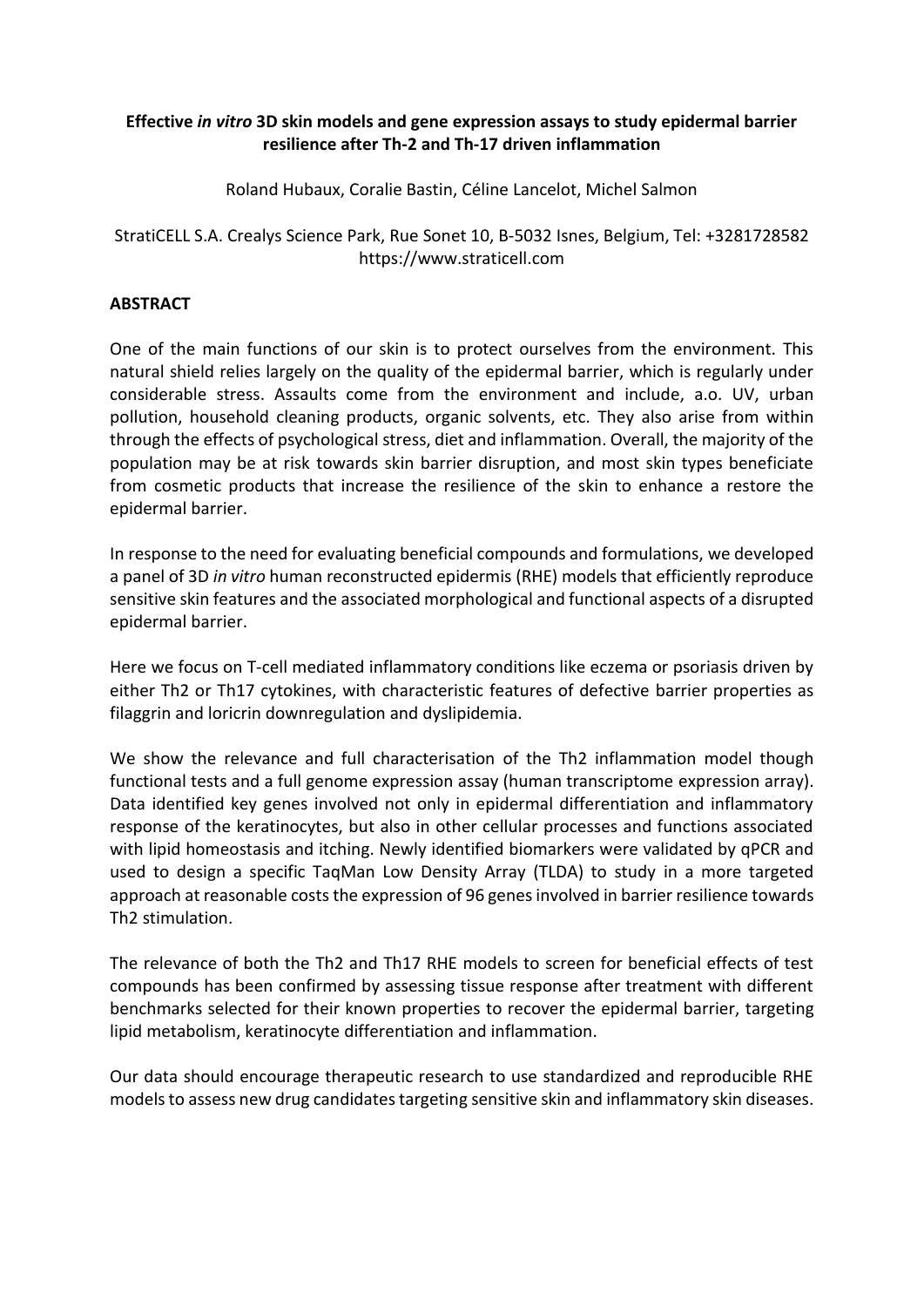### **INTRODUCTION**

An intact skin barrier is required to protect the human body from water loss and to prevent the penetration of allergens and pathogens into the skin and underlying tissues. Skin barrier defects are very common, and often associated with a complex inflammatory environment. Current therapies focus at decreasing cutaneous inflammation and alleviating pruritus but do not correct the underlying barrier defects that drive the process (Harris and Cooper, 2017). Therefore, intense research is performed to develop specific strategies to restore the epidermal integrity. In this search for new treatments, the need for efficient *in vitro* assays has become crucial.

Among other human-based *in vitro* models, human reconstructed epidermis (RHE) facilitates the analysis of keratinocyte specific cell responses and can help to estimate the influence of distinct inflammatory cytokines (De Vuyst et al., 2018). Despite the lack of complexity from single reconstructed tissues compared to the *in vivo* environments (Speeckaert et al., 2016), RHE models benefit from a sense of balance between complexity, standardization, cost, and biological relevance in the context of drug screening and mechanistic investigations of new therapeutics. While *in vitro* RHE models mimicking pathologic conditions have flourished in the literature (De Vuyst et al., 2016; Huet et al., 2018), most of those models remain to be validated regarding their ability to show reversible phenotypes upon treatments.

Atopic dermatitis (AD) is one of the most common disease associated with altered skin barrier and chronic inflammation. AD has a strong Th2 component associated with IL-4 and IL-13 overproduction by Th2-lymphocytes in the acute phase of the disease. The disease is characterized by a biphasic inflammation and a switch to a Th1 environment is commonly reported during chronic phases of AD (Brandt and Sivaprasad, 2011). Nevertheless, the situation is probably more complicated as small increases in Th1 and Th17 are also found in acute lesions while a progressive activation of Th2 and Th22 cells would also characterize the chronic phase of the disease (Gittler et al., 2012). In addition, specific subtypes of atopic dermatitis in pediatric patients or from Asian origin, have a prominent Th17 component (Guttman-Yassky and Krueger, 2017).

The Th17 pathway associated with IL-17 activation was initially shown as a psoriasis feature. Activation of Th22 T-cells and Th1 pathways are observed in psoriasis, as in AD. However, it is now clear that antagonism of IL-17 is sufficient to reverse cellular and molecular disease features, so the most current disease model considers that the main driver of psoriasis is the Th17 axis. These data confirm that if psoriasis and AD are clearly separable diseases using clinical criteria, there are many overlaps and similarities underlying immune activation and alterations in tissue structure and function. (Guttman-Yassky and Krueger, 2017; Guttman-Yassky et al., 2018).

In this study, we developed 2 compromised RHE mimicking the inflammatory context of AD and psoriasis through Th2 and Th17 cytokines and assessed the relevance of those models by addressing the tissue response to molecules known for their beneficial effects on lesional skin.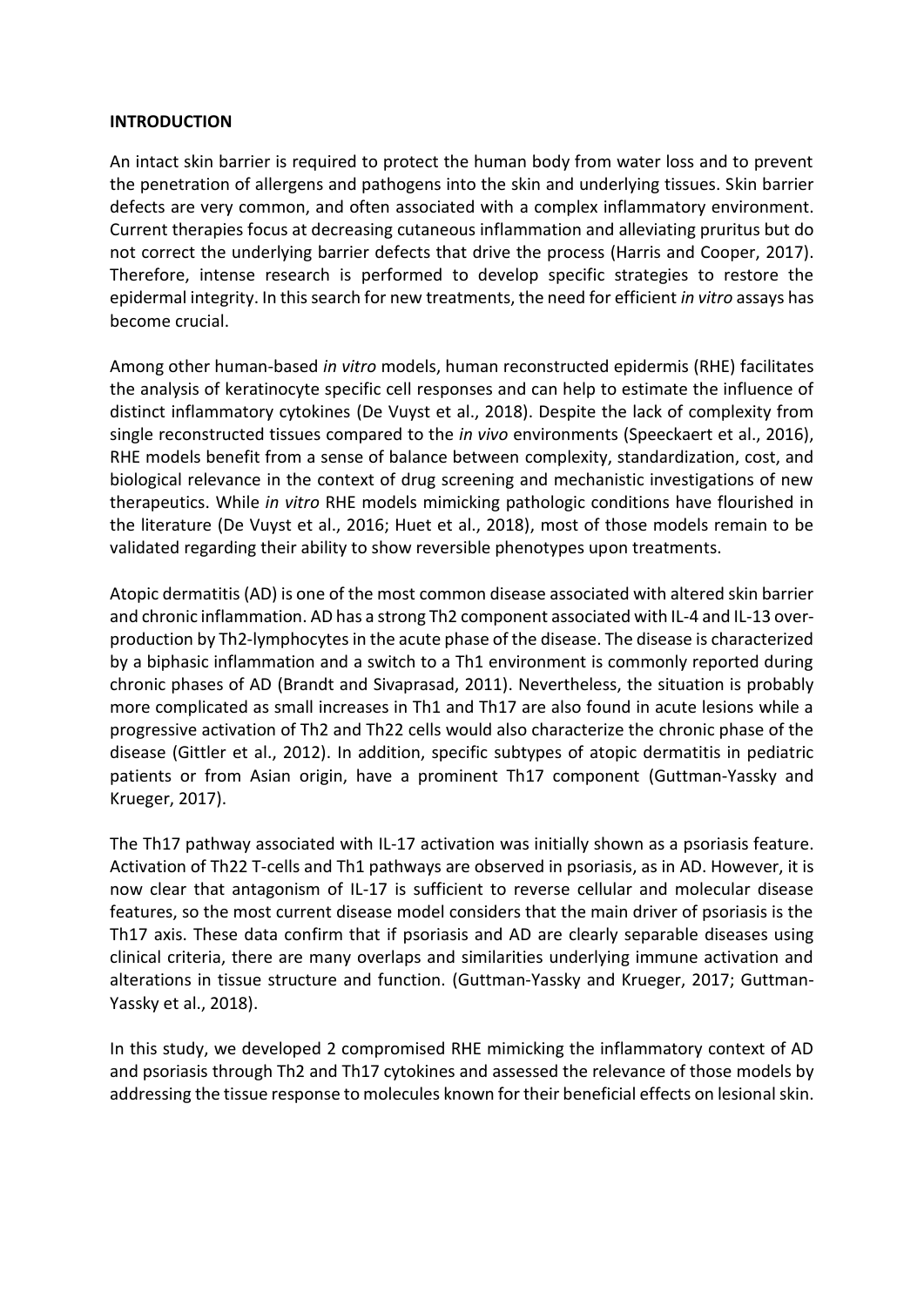## **METHODOLOGY**

## **Chemicals**

The IL-4,13,17,25 cytokines were purchased from PeproTech (London, UK), the TNF-α from R&D Systems / Bio-Techne (Oxon, UK), the LXR agonist GW3965 and the STAT6 inhibitor AS1517499 from Sigma (Overijse, Belgium) and the IKK inhibitor PS1145 from Cayman Chemical (Ann Arbor, Michigan, USA).

## **Tissue culture**

Normal human epidermal keratinocytes (NHEKs) were purchased from Lonza, Verviers, Belgium. All cultures were maintained in culture media in a humid atmosphere at 37 °C with 5 % CO2 according to the manufacturer's instructions. Reconstituted human epidermis (RHEs) were produced by StratiCELL (Isnes, Belgium) and maintained 14 days at the air-liquid interface. In order to reproduce the morphological and functional aspects of AD, RHE were exposed to a Th2 cytokines cocktail made of IL-4 (50ng/ml), IL-13 (50ng/ml), and IL-25 (20ng/ml) for 48H as previously described (De Vuyst et al., 2016). The LXR agonist GW3965 (0.625 µM) and the STAT6 inhibitor AS1517499 (5 µM) were used as positive markers and incubated along with the cytokines. Keratinocytes from AD biopsies have also been used for reconstruction of human epidermis without treatment with Th2 cytokines. These biopsies were collected in accordance with the Declaration of Helsinki Principles and approved by the Ethics Committees.

In order to reproduce the morphological and functional aspects of the Th-17 driven inflammation, RHE were exposed to IL-17 (100ng/ml) and TNF- $\alpha$  (1 ng/ml) for 48H. The LXR agonist GW3965 (10 µM) and the IKK inhibitor PS1145 (25 µM) were used as benchmark and incubated along with cytokines.

Dose selection was based on the literature (Cho et al., 2012; Schmuth et al., 2004) and confirmed by absence of toxicity as observed by MTS assay and histological H&E staining.

# **IL-19 Quantification**

After 48h of cytokines exposition, NHEKs and RHE-Th17 culture supernatants were collected and used for ELISA quantification of interleukin-19 (R&D Systems, Oxon, UK). The methods followed the supplier's specifications based on standard curves.

## **Immunohistochemistry**

RHE samples fixed in formaldehyde were dehydrated with ethanol and isopropanol before paraffin inclusion and storage. Paraffin-embedded sections were de-paraffined and rehydrated for histological assessment (Eosin and Hematoxylin staining) or immune labeling (fluorescence detection). When needed, antigen unmasking was performed using a citrate buffer (pH = 6). Sections were incubated with primary antibody after blocking in the presence of bovine serum albumin. Slides were mounted with Mowiol medium (Sigma, Overijse, Belgium) and examined with a fluorescence microscope (Leica DM 2000, lens 40x) equipped with a digital camera (Leica DFC420C, Diegem, Belgium). Primary antibodies for CA2, FLG and LOR were purchased from Sigma (HPA001550) and Abcam (ab81468, ab24722). Nuclei were stained with DAPI (Invitrogen).

## **Individual gene expression analysis using specific TaqMan assays**

Gene expression changes were analysed using TaqMan qPCR assays. RNA extraction was performed with the RNeasy Mini Kit (Qiagen, Antwerp, Belgium) according to the supplier's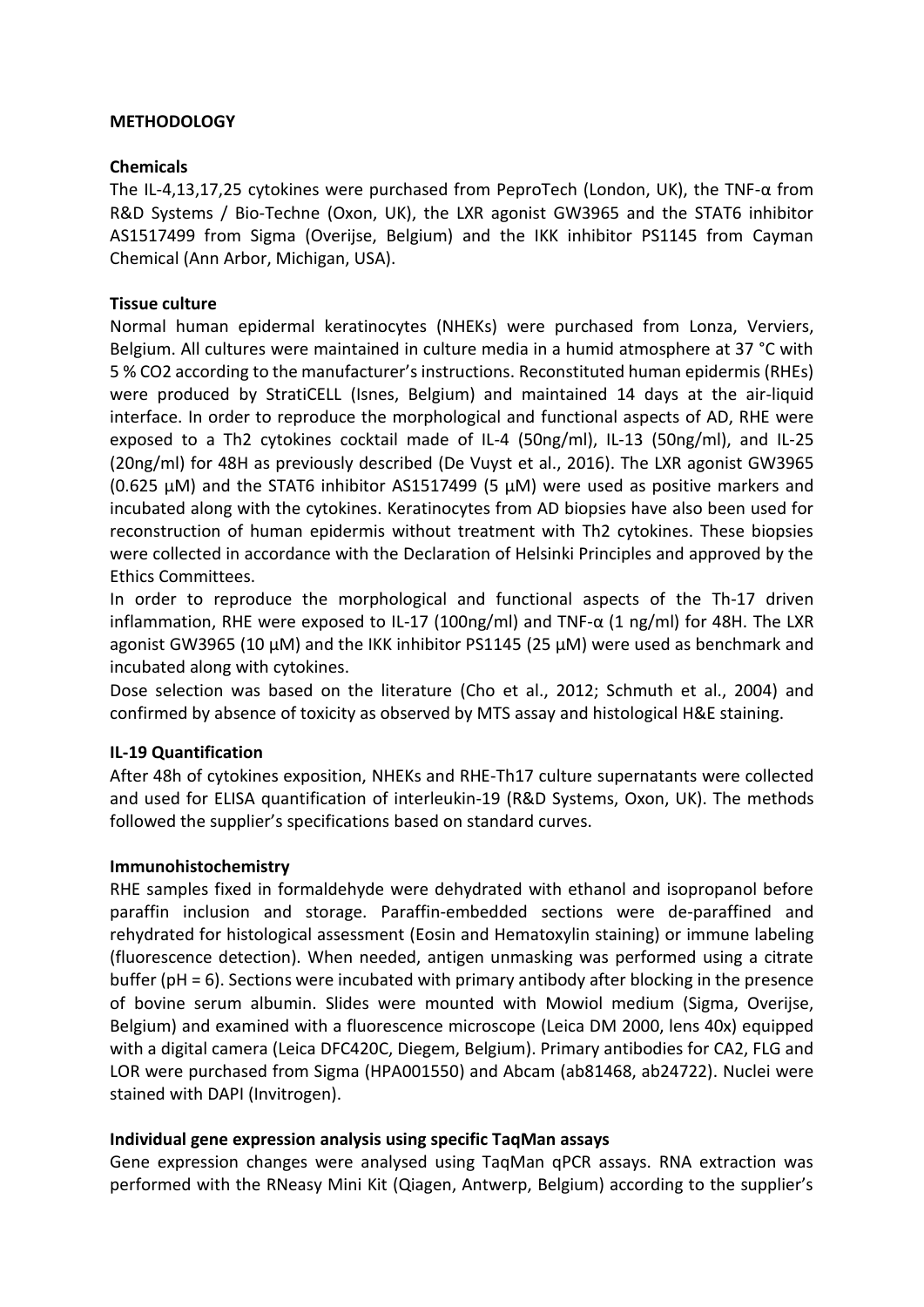recommendations. The RNA samples were stored frozen at -80°C. The RNA concentrations were determined by spectrophotometric measurements and the RNA quality was analyzed by capillary electrophoresis (Agilent Bioanalyzer 2100, Diegem, Belgium). After reverse transcription the TaqMan assays were processed as described in the manufacturer's instructions (TaqMan™ Assays, Applied Biosystems/Thermo Fisher, Merelbeke, Belgium). In brief, cDNAs were mixed in 96-well plates with a specific buffer and probes specific to the target genes. Plates were sealed and qPCRs were run by a QuantStudio7 Flex System (Applied Biosystems). Relative quantification of gene expression was performed using the comparative Ct (∆∆Ct) method. The references for the TaqMan genes expression assays were purchased from (Applied Biosystems/Thermo Fisher, Merelbeke, Belgium).

## **Transcriptomic analyses**

RNA samples were amplified using the Ribo-SPIA technology, purified with the Agencourt RNA Clean up XP Beads kit (Agencourt – Beckman Coulter Genomics, Suarlée, Belgium), and then fragmented and labeled with biotin using the NuGEN Encore Biotin Module (NuGEN, Leek, The Netherlands). Hybridization was carried out on Human Gene 2.0 ST DNA chips (Affymetrix/Thermo Fisher, Merelbeke, Belgium) according to the protocol defined by Affymetrix. Intensity measurements were scanned with the GeneChip Scanner 3000 (Affymetrix). Raw data processing was carried out using R (v3.1.1) (Ihaka R, Gentleman R., 1996) and the oligo package (v1.30.0) of the BioConductor project (v3.0) (Gentleman et al., 2004). The latest version of the libraries provided by Affymetrix built on version 19 of the human genome (UCSC Human genome 19) and the RMA method described by (Irizarry et al., 2003) were used to guide and perform pre-processing and sequence annotation. Individual statistical analysis of the genes/transcripts was carried out using the Moderated t method implemented in the R Limma 3.22.1 package (Smyth, 2004). Gene annotation and definition of gene clusters for over-representation analysis using the hypergeometric test method were carried out with our proprietary "StratiCELL Skin Knowledge Database".

# **TaqMan arrays**

The TaqMan arrays were processed as described by the manufacturer's instructions (Micro Fluidic Card Getting Started Guide, *Applied Biosystems)*. In brief, cDNAs were mixed with a specific buffer (TaqMan Fast Advanced Master Mix, 4444557, *Applied Biosystems*) before being injected into the arrays and dispersed into the wells by centrifugation. Arrays were sealed and qPCRs were run using the Q*uantstudio7* Real-Time PCR System (*Applied Biosystems*) and its software (*QuantStudio real time PCR Software v1.3.* software, *Applied Biosystems*). Threshold cycles (Ct) were obtained for each gene. Results files were exported from the qPCR device and analyzed using the *DataAssist* Software (v3.01, *Applied Biosystems*) designed to perform relative quantification of gene expression using the comparative Ct (∆∆Ct) method, through a combination of statistical analysis. The Ct values were normalized to the Ct of a housekeeping gene present on the array (β2-microglobulin; B2M). The maximum Ct cut-off value was fixed at 36 cycles.

# **Statistical analyses**

Experimental data were analyzed for statistical significance using Student t tests.  $p \le 0.05$  was considered significant (\*),  $p \le 0.01$  very significant (\*\*) and  $p \le 0.001$  highly significant (\*\*\*). Normal distribution was assumed from prior empirical data using similar models and assays.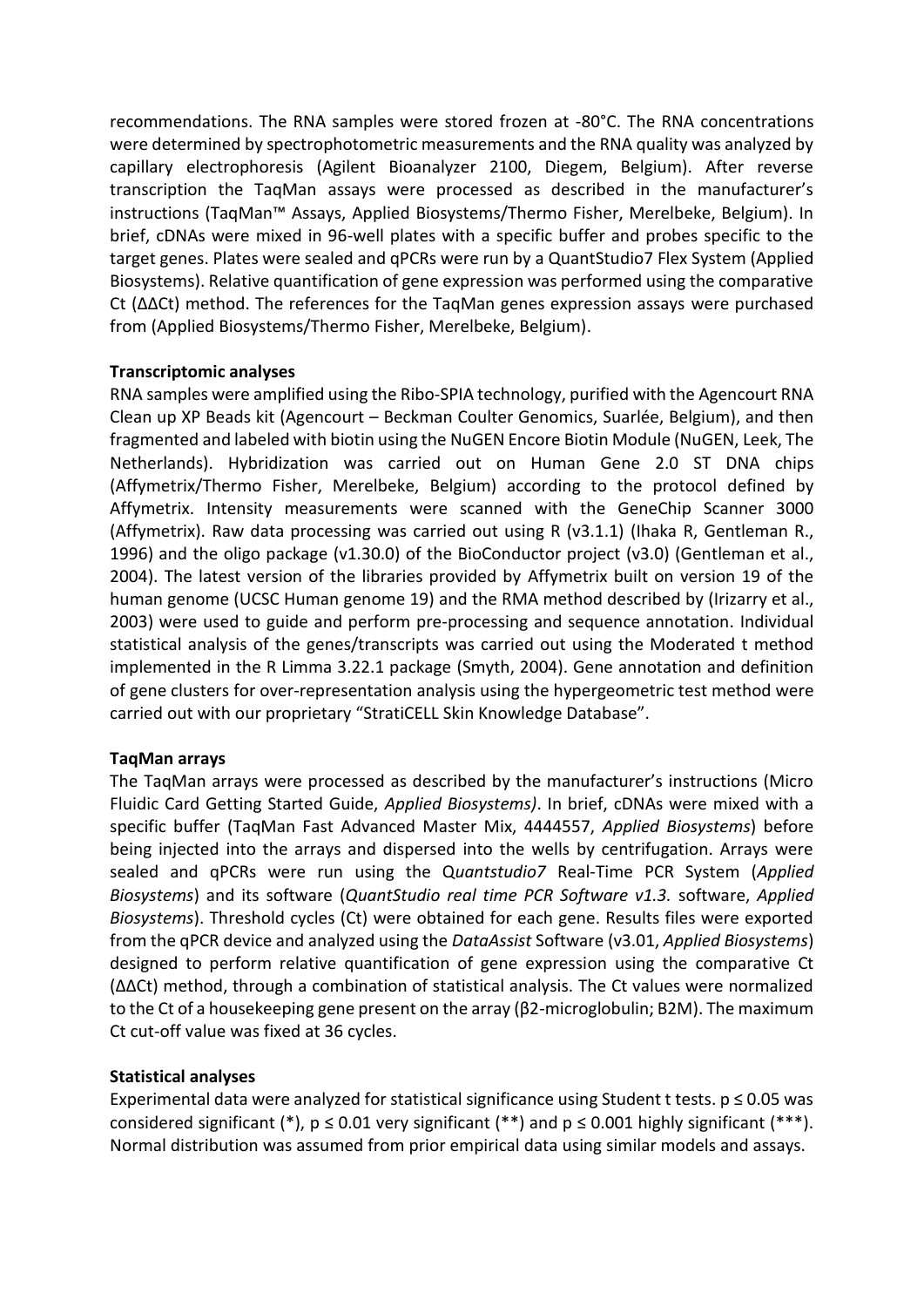#### **RESULTS AND DISCUSSION**

### *In vitro* **validation of AD biomarkers from** *ex vivo* **keratinocytes**

In a first step, we reconstructed RHE with keratinocytes collected from lesioned skin from AD patients. These RHE allowed the *in vitro* observation of typical AD characteristics, such as a widening of intercellular spaces (spongiosis)**.** We also validated in the RHE model the appearance of well-documented AD biomarkers at the protein and/or mRNA levels, including a decrease in filaggrin (FLG), loricrin (LOR), epithelial cadherin (CDH1), ATP-binding cassette transporter 12 (ABCA 12) along with an increase in carbonic anhydrase II (CA2), neural EGFLlike protein 2 (NELL2), and hyaluronic acid synthase 3 (HAS3) **(Figure 1)**. Nevertheless, keratinocytes collected from lesional skin from AD patients are not suitable for routine standardized assays since they present more variability and are difficult to obtain.



**Figure 1. Protein and gene expression changes of markers associated with AD in RHE tissues reconstructed from keratinocytes collected from lesioned skin from AD patients.** The intercellular edema was graded semi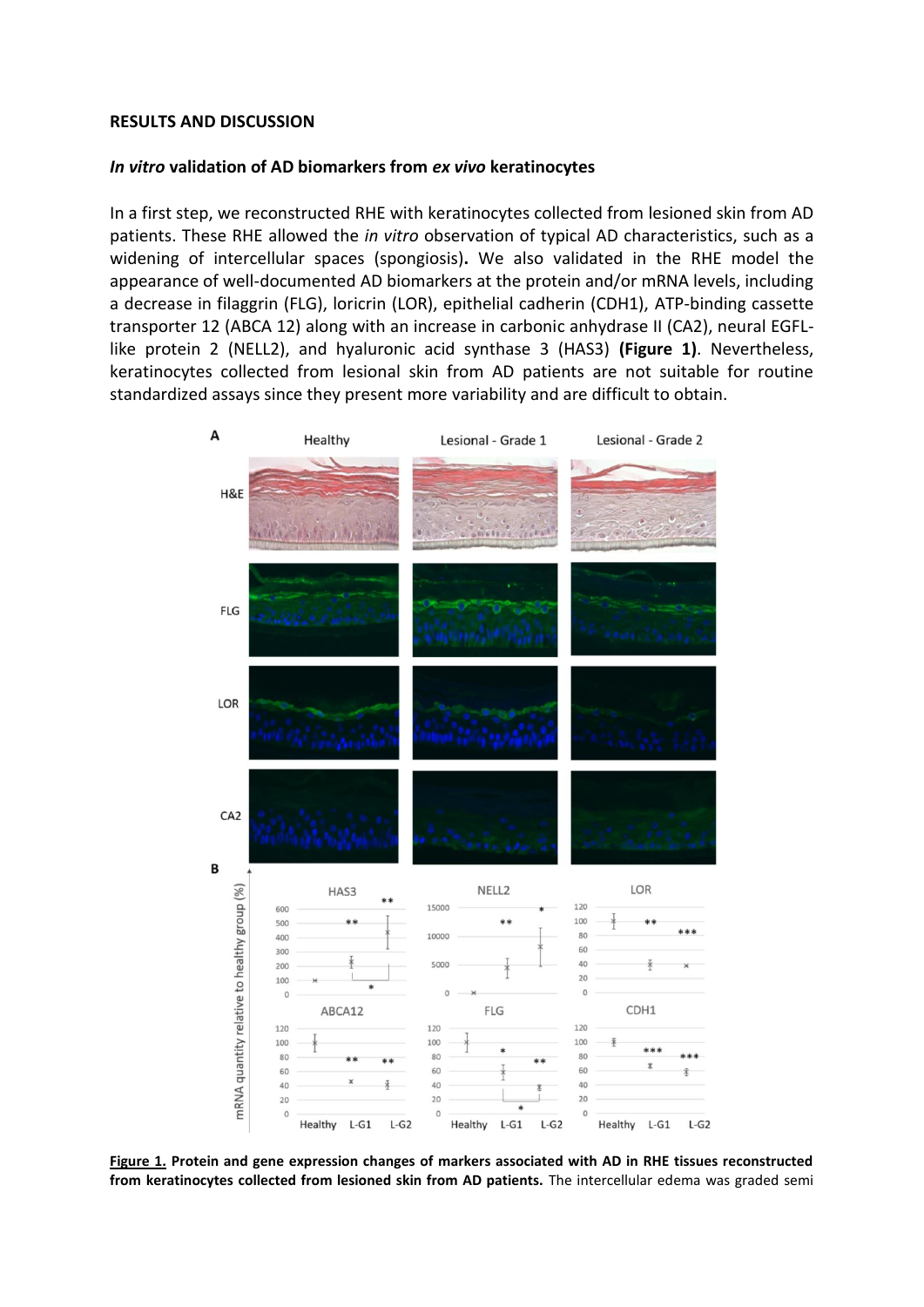quantitatively: healthy = none; 1 = patchy separation of cells; 2 = diffuse separation with apparent disruption of intercellular bridges. **A)** Histology and immunofluorescence staining of the RHE tissues after 14 days of culture at the air-liquid interface. Representative illustration of at least 3 biological replicates for each grade. **B)** mRNA expression levels evaluated by real-time qPCR using TaqMan assays. Expression levels are normalized through the ∆∆CT method (housekeeping gene: B2M) and showed as percentages of the levels in the untreated control (mean +/- SD from at least 3 biological replicates for each grade). Student's *t* tests have been done to compare the different conditions to the normal tissue (from healthy donor) as well as between the two grades of the pathology \*: p<0.05; \*\*: p<0.01; \*\*\*: p<0.001; H&E: Hematoxylin and Eosin staining; CA2: Carbonic anhydrase II; FLG: Filaggrin; LOR: Loricrin; CDH1: Cadherin 1; ABCA12: ATP-binding cassette transporter 12; NELL2: Neural EGFL Like 2; HAS3: Hyaluronan Synthase 3.

## **Full characterization of the Th2-inflammation model**

We then evaluated the ability of reconstituted epidermis from NHEK cells to reproduce the epidermal features of AD when exposed to a Th2 cytokines cocktail made of IL-4, IL-13, and IL-25. The AD-like phenotype was strongly in line with previous observations on RHE reconstructed with keratinocytes collected from lesional skin from AD patients. We observed typical deregulations of AD biomarkers at the protein and/or mRNA levels, including a decrease in FLG, LOR, CDH1, along with an increase in CA2, NELL2, and HAS3 **(Figure 2)**. The data demonstrate the relevance of RHE models treated with Th2 cytokines to reproduce the epidermal features of AD.

In order to use the Th2 model for testing and screening purposes, we verified that it can respond favorably to treatment. We then assessed the efficacy of 2 selected reference molecules *i.e.* an LXR agonist and a STAT6 inhibitor, to reduce AD biomarkers. In addition to the above markers, we tested two direct target genes of the LXR transcription factor, *i.e.* the ATP-binding cassette (ABC) transporter family A members 1 and 12. ABCA12 facilitates the delivery of lipids to lamellar bodies in keratinocytes and is therefore crucial for the epidermal lipid permeability barrier (Egawa and Kabashima, 2016). ABCA1 mediates cholesterol efflux from cells and plays a major role in regulating cholesterol levels (Schmuth et al., 2008). We observed a significant decrease of both ABCA1 and ABCA12 mRNA levels in the RHE exposed to the cytokines cocktail **(Figure 2)**.

Both the LXR agonist (GW 3965) and the STAT6 inhibitor (AS1517499) were able to restore the epidermis integrity, especially through an increased expression of FLG and LOR, along with induced expression of the LXR target genes ABCA12 and ABCA1 **(Figure 2)**. Of note, the expression of hyaluronic acid synthase 3 mRNA was significantly inhibited in presence of either of these references. The decrease of HAS3 expression is particularly interesting knowing that we observed a correlation between its expression level and the grade of intercellular edema in RHE from AD patients, accompanied by a decreased expression in Filaggrin **(Figure 1)**. These results also corroborate a previous study showing that AD pathological conditions are associated with an imbalance of hyaluronan synthases 1 and 3 (Malaisse et al., 2014). Interestingly, the respective roles of STAT3 and STAT6 in downstream pathways of the Th2 associated atopic dermatitis have been discussed in previous studies (Amano et al., 2015) and are somewhat controverted. The data confirmed that a STAT6 inhibitor is able to hinder the detrimental signaling cascade of Th2 cytokines such as IL-4 and IL-13 on this model. Our study therefore substantiates prior observations demonstrating that STAT6 is involved in the regulation of keratinocyte differentiation (Kim et al., 2008; Sehra et al., 2010) and reinforces the statement that JAK-STAT inhibitors may be of clinical relevance in AD.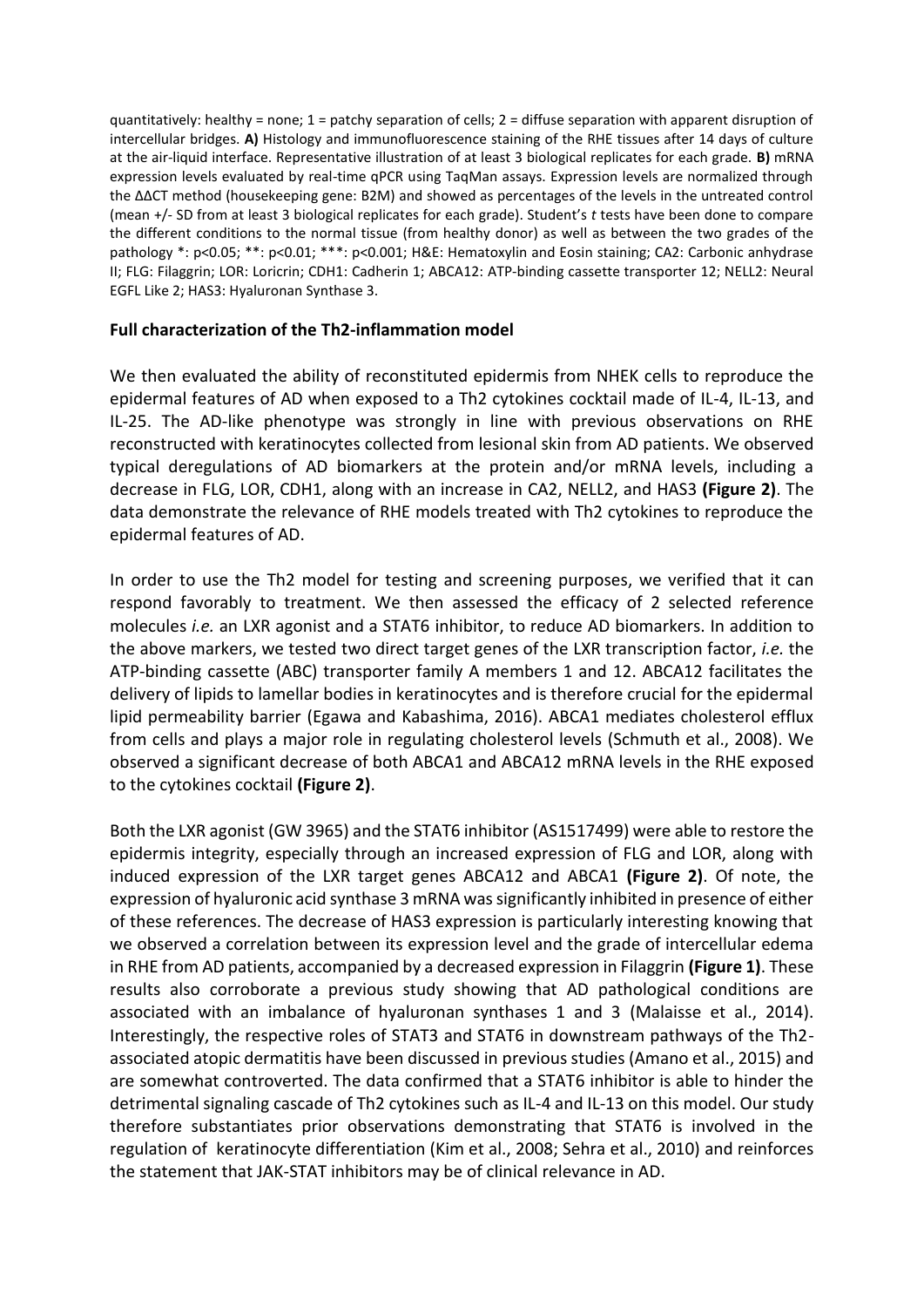

**Figure 2. Protein and gene expression changes of markers associated with AD in RHE tissues after exposure to Th2 cytokines in presence or absence of an LXR agonist or a STAT6 inhibitor. A)** Histology and immunofluorescence staining of the RHE tissues after 48h treatment with IL-4 (50ng/ml), IL-13 (50ng/ml), and IL-25 (20ng/ml) in presence or absence of the LXR agonist GW3965 (5OM) or the STAT6 inhibitor AS1517499 (5OM). **B)** mRNA expression levels evaluated by real-time qPCR using TaqMan assays. Expression levels are normalized through the ∆∆CT method (housekeeping gene: B2M) and showed as percentages of the levels in the untreated control (mean +/- SD of triplicates). Student's *t* tests have been done to compare the different conditions to the treated condition with Th2 cytokines only (the framed condition on the graphs). \*: p<0.05; \*\*: p<0.01; \*\*\*: p<0.001; ILs: cocktail of above-mentioned cytokines; H&E: Hematoxylin and Eosin staining; CA2: Carbonic anhydrase II; FLG: Filaggrin; LOR: Loricrin; CDH1: Cadherin 1; ABCA1/12: ATP-binding cassette transporter 1/12; NELL2: Neural EGFL Like 2; HAS3: Hyaluronan Synthase 3.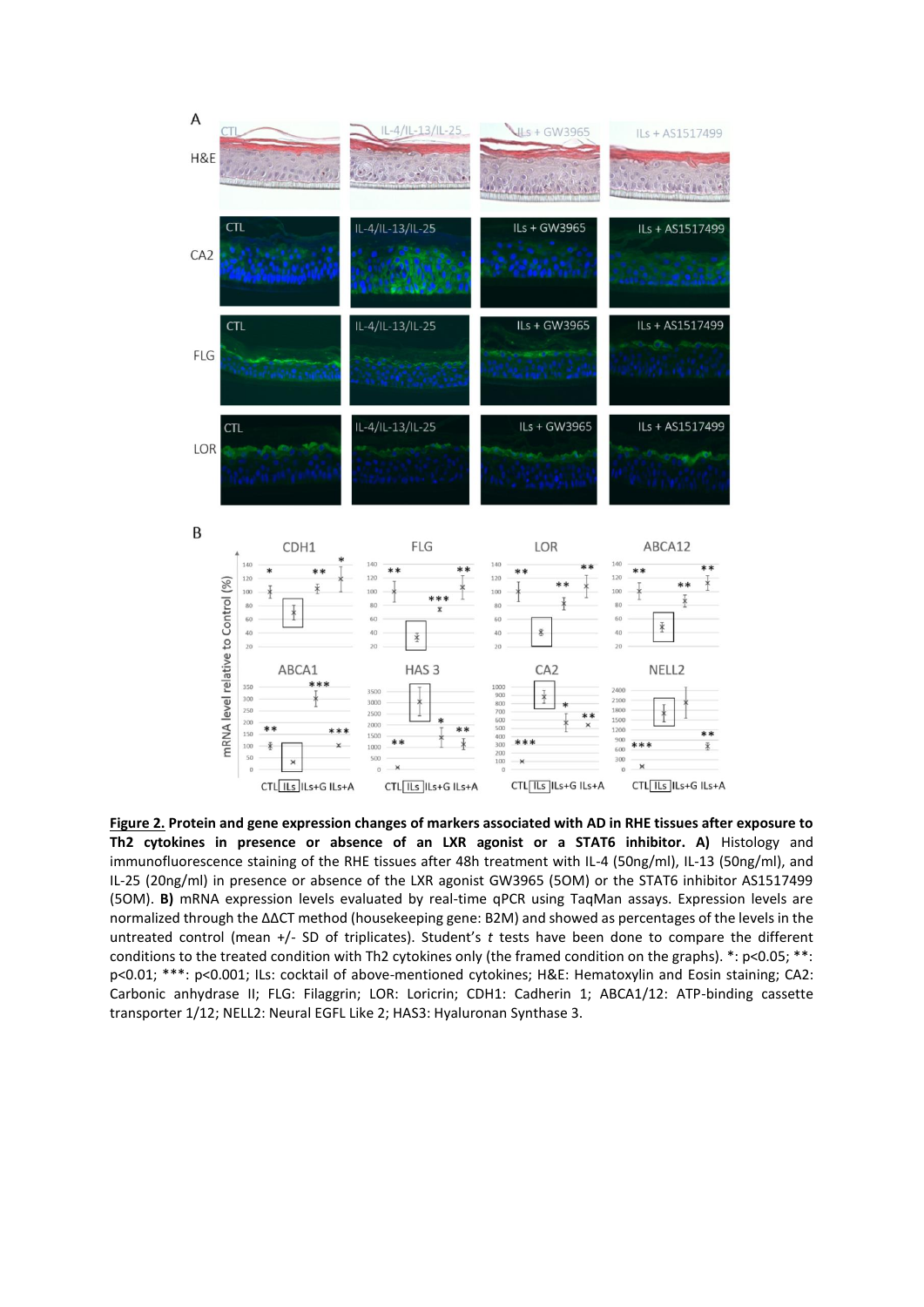A full genome expression assay (human transcriptome array) was realized to identify additional biomarkers of the Th2 stimulation of RHE. This assay allows the observation of deregulated genes from 6 major AD-related pathways: lipid metabolism, barrier function, pruritus, chemotaxis, spongiosis and cell activation (**Figure 3**).



**Figure 3. Transcriptomic signature of the RHE-Th2 skin model (2.0 Affymetrix): key observations**. All mentioned genes were significant and q-PCR-verified.  $\bar{\nu}$ : upregulated in RHE-Th2 model,  $\bar{\nu}$ : downregulated in RHE-Th2 model.

Based on this full genome expression assay and the literature, we design a specific TaqMan Low Density Array (TLDA) to study in a targeted approach the expression of 96 genes of which expressions were modulated by the Th2 cytokines. This TLDA was then used to fine-tune the gene expression changes from the 3D RHE model exposed to Th2 inflammatory cytokines. The results are illustrated in **Figure 4**, and clearly show that many genes involved in skin barrier, lipid metabolism and transport, axon guidance and inflammation were dysregulated.

Indeed, genes encoding main components of the epidermal cornified envelope Loricrin (*LOR*) and Involucrin (*IVL*), as well as, late cornified envelope proteins (*LCE1E,2D,4A*) were downregulated in our Th2-model assessing the impair skin barrier. The tight junction genes *CLDN1* (Claudin-1) and *OCLN* (Occludin) and *DSC1* gene (Desmocollin-1) were also downregulated reflecting alteration of epidermal cohesion.

Dermatitis is characterized by a larger number of epidermal nerve fibers and by the production of neuropeptides and neurotrophins that are closely related to the development of the skin inflammatory response and pruritus (Smolyannikova et al., 2015). Dysregulations of *TRPV1, NGF, SEMA3A* and *ARTN* are likely to favor skin hyper-reactivity.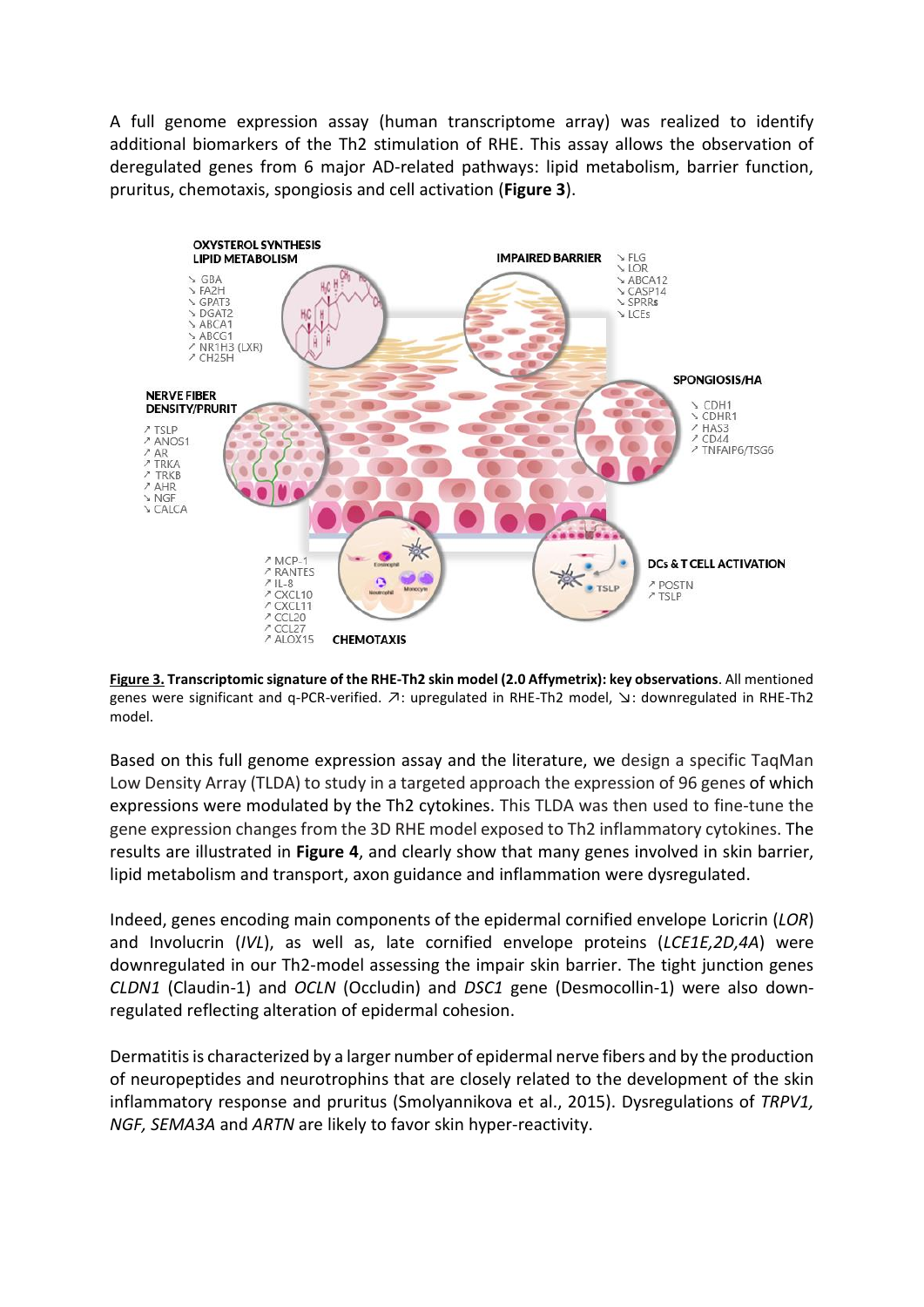In addition, we observed a decrease of the expression of genes involved in the biosynthesis of ceramides, *i.e.*, Glucosylceramide synthase (*UGG*), Glucosylceramidase (*GA*), Sphingomyelin Phosphodiesterase (*SMPD1*), Ceramide synthase 3 (*CERS3*), cholesterol metabolism (HMG-CoA reductase) and triglyceride synthesis(Glycerol-3-phosphate acyltransferase-3, *GPAT*). The lipid transport is also impacted, as demonstrated by a decrease of ceramide and cholesterol transporters (ATP-binding cassette (*ABCA*) transporters 1 and 12). These observations are in accordance with the observed decrease of EOS ceramides (N-acylated sphingolipids) and other ceramides with very long–chain fatty acids in skin of AD patients (Janssens et al., 2012; van Smeden et al., 2014). Nevertheless, little is known about what drives lipid changes in AD skin (Elias, 2014).

Then, we tested if our Th-2 model can respond favorably to "therapeutic" treatment and selected, as a case study, an activator of the LXR pathway, GW3965. We observed that GW3965 is able to reverse most modulations of gene expression and triggers a return to homeostasis (**Figure 4**, pink dots).



**Figure 4. Radar plot of the gene expression signature of the RHE-Th2 model and beneficial effects of the LXR agonist GW3965**. The radar chart shows in a base-2 log scale the proportional magnitude of expression changes (means of triplicates) compared with control for 13 genes involved in lipid metabolism and transport, 11 genes involved in the barrier function, 4 genes involved in axon guidance and itch and 5 genes involved in inflammation. The black circle at the center is the baseline control level 0 (i.e. fold change = 1). The white line shows the fold changes of expression in presence of the Th2 cytokines while the pink line shows the levels of expression 1 in presence of both the LXR agonist and the cytokines.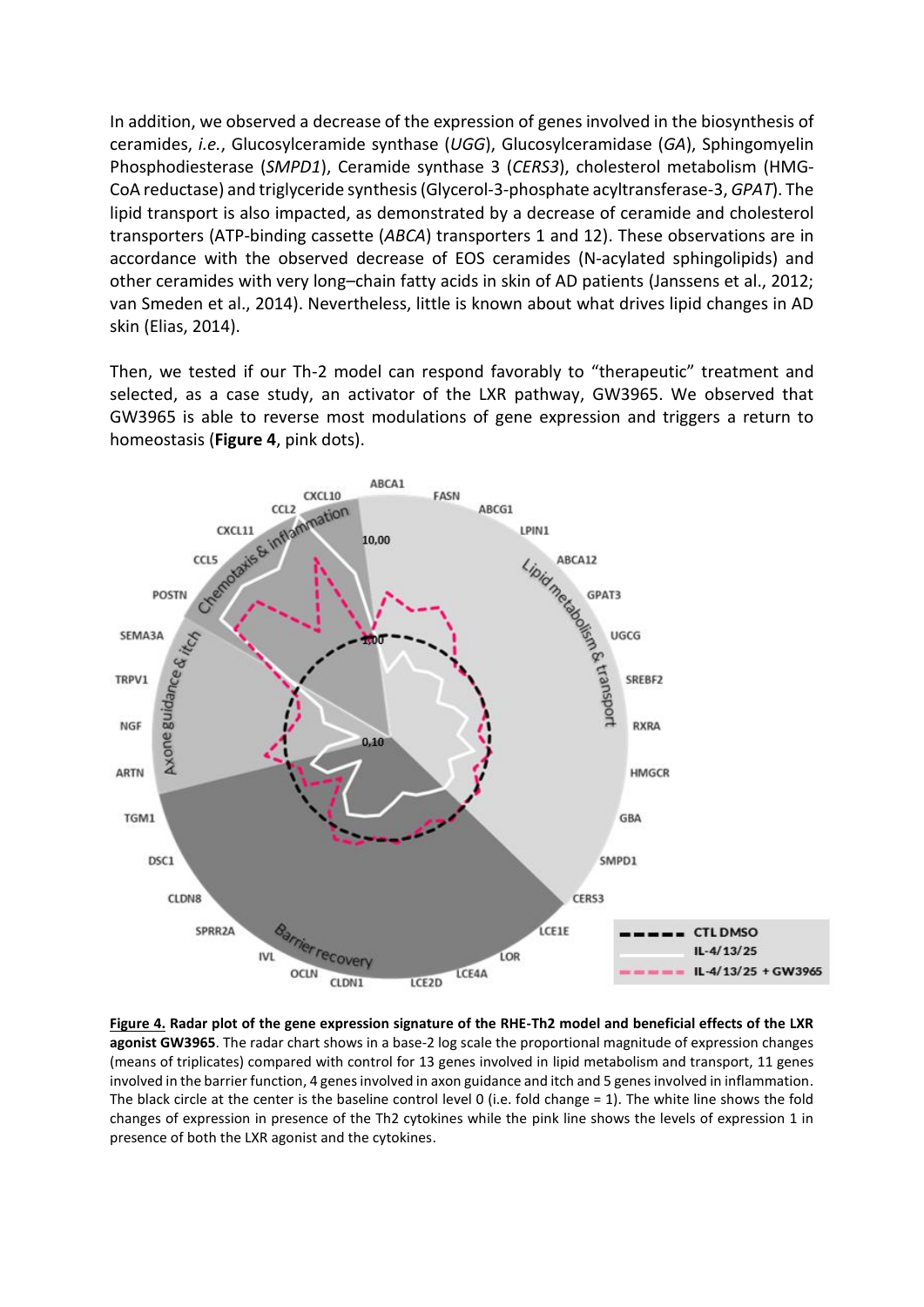## **Functional characterization of the Th17-inflammation model**

The Th-17 axis demonstrates a growing importance in inflammatory skin diseases (Guttman-Yassky et al., 2018; Smits et al., 2017). In addition to its well-known involvement in psoriasis, the Th-17 axis is also implicated in other skin disease such as AD, vitiligo, acne lesions, *etc.* (Speeckaert et al., 2016). As a major transcription factor to induce IL-17 responsive genes, C/CAATenhancer- binding proteins-b (C/EBP-b) is preferentially expressed in differentiated keratinocytes (Chiricozzi et al., 2014), we then assume that the RHE model would be relevant to study tissue response to IL-17/TNFα stimulation (RHE-Th17 model).

As already reported from *in vitro* model mimicking psoriasis (Smits et al., 2017), epidermal morphology showed hyperplasia and thickening of the *stratum corneum*. Hyperplasia, associated with STAT3 activation, is induced indirectly by IL-17 though increased production of IL-19 and/or IL-36 in epidermal keratinocytes (Kim and Krueger, 2017; Sa et al., 2007). This thickening is partially restored when RHE are exposed to the IKK inhibitor, PS1145 **(Figure 5A)**.

We evaluated the ability of RHEs to respond to IL-17 and TNFα. Of note, IL-17 synergizes with TNF-α resulting in the induction of many key psoriasis-related genes in keratinocyte. TNF-α is also an upstream activator of TIP-DCs (TNF- $\alpha$  and iNOS-producing DCs) for synthesis of IL-23 (Zaba et al., 2007). Data demonstrated an increase of psoriasis biomarkers (Gläser et al., 2005; de Jongh et al., 2005; Kim and Krueger, 2017) at the mRNA levels, including *IL-19, IL-23, DEFB4*  and *S100A7* **(Figure 5B)**. IL-19 levels in RHE supernatants was also increased **(Figure 5C)**.

In order to use this model for *in vitro* testing and screening, we tested, as for the Th2-model, if the RHE-Th17 can respond favorably to an inhibition of the IL-17 pathway. We, therefore, tested the efficacy of an IKK inhibitor (PS1145) to reduce psoriasis markers. This inhibitor, targeting the NFƙB pathway, is known to restore the expression of the 4 above targets as well as the level of IL-19 in the culture supernatants **(Figure 5B, C)**.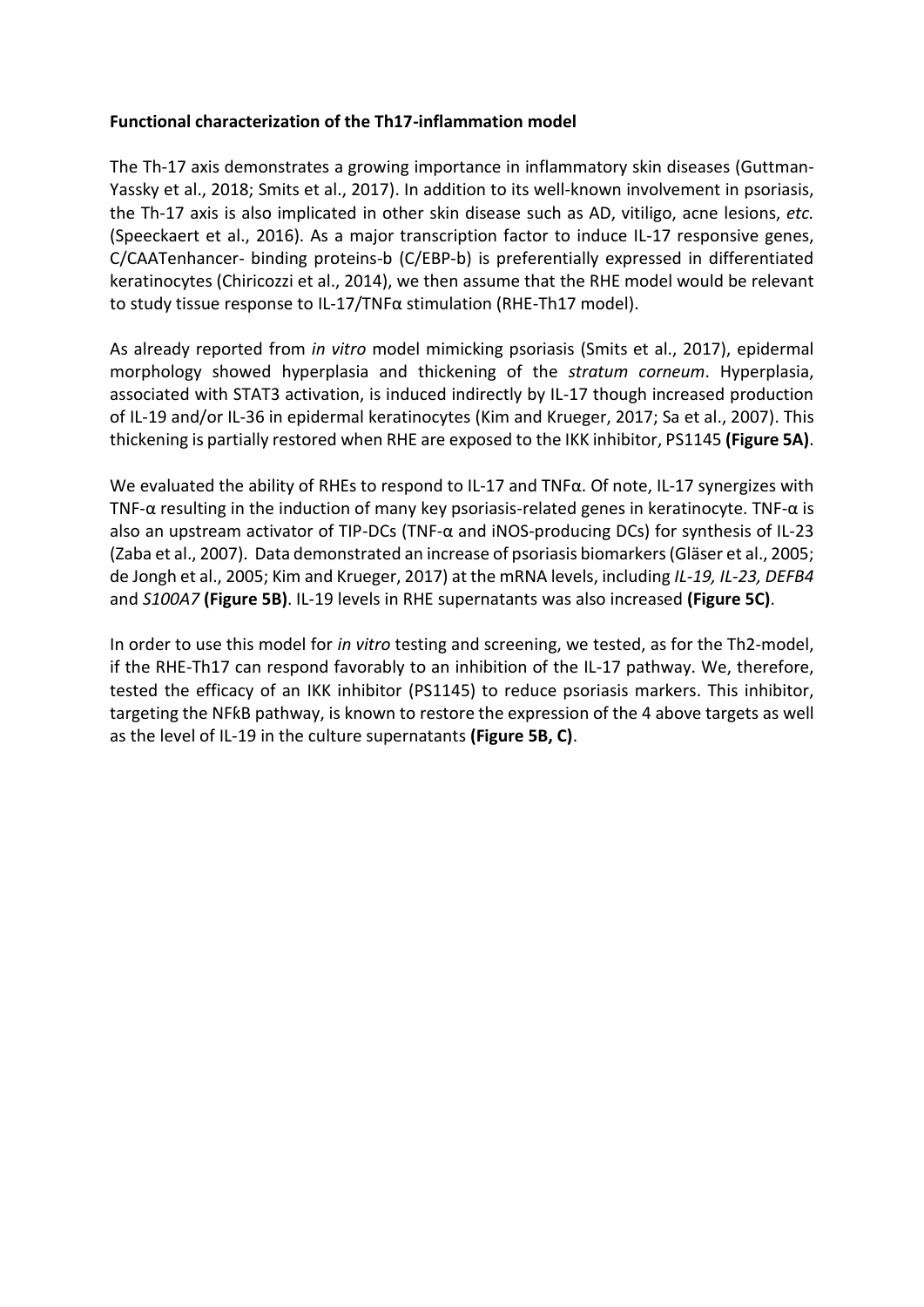

**Figure 5. Gene expression changes of biomarkers associated with psoriasis in RHE tissues upon exposure to IL-17 (100ng/ml) and TNFα (1ng/ml) and inhibition by the IKK inhibitor PS1145 (25µM). A)** HE staining of the RHE tissues after 48h treatment. **B)** mRNA expression levels evaluated by real-time qPCR using TaqMan assays. Expression levels are normalized through the ∆∆CT method (housekeeping gene: B2M) and showed as percentages of the levels in the untreated control (mean +/- SD of triplicates). **C)** IL-19 levels in RHEs supernatants after 48h of treatment. IL-19 levels evaluated by ELISA. The diagrams present the means of measures in supernatants obtained from 4 independent cultures, as well as the standard deviation.

Student's t tests have been done to compare Untreated control (UT CTL, dark) to the treated condition with IL-17 + TNFα (grey) and the PS1145 treated condition (red) with IL-17 + TNFα only (grey). \*: p<0.05; \*\*: p<0.01; \*\*\*: p<0.001.

#### **CONCLUSION AND PERSPECTIVES**

In summary, we demonstrate the relevance of 2 *in vitro* skin inflammatory models based on either Th-2 or Th-17 stimulation. Application of Th2 cytokines on reconstituted epidermis recapitulates atopic dermatitis while IL-17/TNF $\alpha$  is more likely to mimic psoriasis, as well as, some AD-subtypes. Stimulation of the Th-2 or the Th-17 axis induced known features of AD and psoriasis, as well as disease specific biomarkers. The usefulness of both Th-2 and Th-17 models as screening tools for beneficial/therapeutic compounds were validated using the LXR activator GW3965 and the IKK inhibitor PS1145. Well designed, model specific, TLDA arrays provide a highly reliable tool to gain mechanistic insights as demonstrated with the LXR agonists GW3965.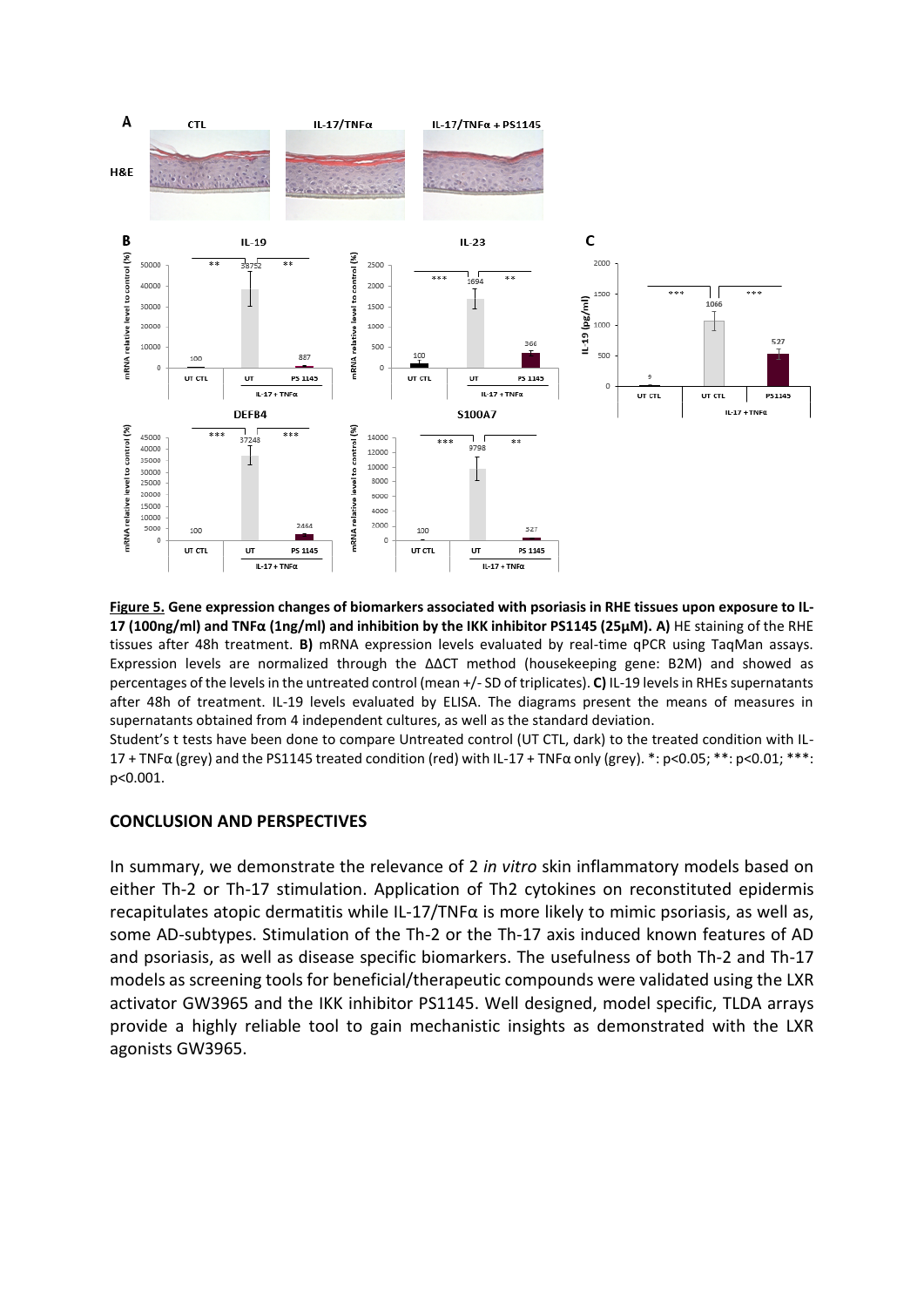### **REFERENCES**

Amano, W., Nakajima, S., Kunugi, H., Numata, Y., Kitoh, A., Egawa, G., Dainichi, T., Honda, T., Otsuka, A., Kimoto, Y., et al. (2015). The Janus kinase inhibitor JTE-052 improves skin barrier function through suppressing signal transducer and activator of transcription 3 signaling. J. Allergy Clin. Immunol. *136*, 667-677.e7.

Brandt, E.B., and Sivaprasad, U. (2011). Th2 Cytokines and Atopic Dermatitis. J. Clin. Cell. Immunol. *2*.

Chiricozzi, A., Nograles, K.E., Johnson-Huang, L.M., Fuentes-Duculan, J., Cardinale, I., Bonifacio, K.M., Gulati, N., Mitsui, H., Guttman-Yassky, E., Suárez-Fariñas, M., et al. (2014). IL-17 induces an expanded range of downstream genes in reconstituted human epidermis model. PloS One *9*, e90284.

Cho, K.-A., Kim, J.-Y., Woo, S.-Y., Park, H.J., Lee, K.H., and Pae, C.-U. (2012). Interleukin-17 and Interleukin-22 Induced Proinflammatory Cytokine Production in Keratinocytes via Inhibitor of Nuclear Factor κB Kinase-α Expression. Ann. Dermatol. *24*, 398–405.

De Vuyst, É., Giltaire, S., de Rouvroit, C.L., Chrétien, A., Salmon, M., and Poumay, Y. (2016). Erratum to: The activation of cultured keratinocytes by cholesterol depletion during reconstruction of a human epidermis is reminiscent of monolayer cultures. Arch. Dermatol. Res. *308*, 459–460.

De Vuyst, É., Giltaire, S., Lambert de Rouvroit, C., Malaisse, J., Mound, A., Bourtembourg, M., Poumay, Y., Nikkels, A.F., Chrétien, A., and Salmon, M. (2018). Methyl-β-cyclodextrin concurs with interleukin (IL)-4, IL-13 and IL-25 to induce alterations reminiscent of atopic dermatitis in reconstructed human epidermis. Exp. Dermatol. *27*, 435–437.

Egawa, G., and Kabashima, K. (2016). Multifactorial skin barrier deficiency and atopic dermatitis: Essential topics to prevent the atopic march. J. Allergy Clin. Immunol. *138*, 350- 358.e1.

Elias, P.M. (2014). Lipid abnormalities and lipid-based repair strategies in atopic dermatitis. Biochim. Biophys. Acta *1841*, 323–330.

Gentleman, R.C., Carey, V.J., Bates, D.M., Bolstad, B., Dettling, M., Dudoit, S., Ellis, B., Gautier, L., Ge, Y., Gentry, J., et al. (2004). Bioconductor: open software development for computational biology and bioinformatics. Genome Biol. *5*, R80.

Gittler, J.K., Shemer, A., Suárez-Fariñas, M., Fuentes-Duculan, J., Gulewicz, K.J., Wang, C.Q.F., Mitsui, H., Cardinale, I., de Guzman Strong, C., Krueger, J.G., et al. (2012). Progressive activation of T(H)2/T(H)22 cytokines and selective epidermal proteins characterizes acute and chronic atopic dermatitis. J. Allergy Clin. Immunol. *130*, 1344–1354.

Gläser, R., Harder, J., Lange, H., Bartels, J., Christophers, E., and Schröder, J.-M. (2005). Antimicrobial psoriasin (S100A7) protects human skin from Escherichia coli infection. Nat. Immunol. *6*, 57–64.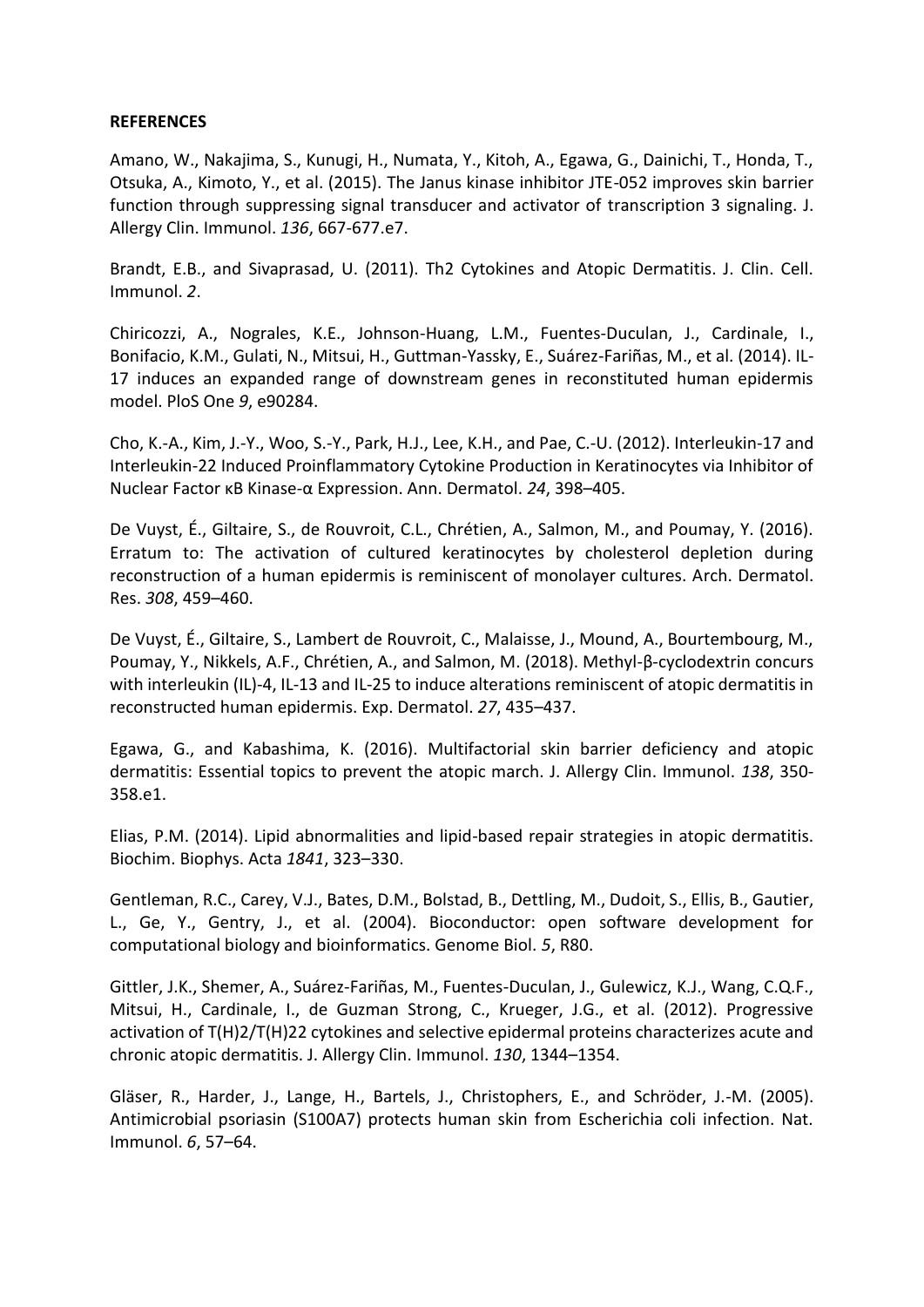Guttman-Yassky, E., and Krueger, J.G. (2017). Atopic dermatitis and psoriasis: two different immune diseases or one spectrum? Curr. Opin. Immunol. *48*, 68–73.

Guttman-Yassky, E., Krueger, J.G., and Lebwohl, M.G. (2018). Systemic immune mechanisms in atopic dermatitis and psoriasis with implications for treatment. Exp. Dermatol. *27*, 409–417.

Harris, V.R., and Cooper, A.J. (2017). Atopic dermatitis: the new frontier. Med. J. Aust. *207*, 351–356.

Huet, F., Severino-Freire, M., Chéret, J., Gouin, O., Praneuf, J., Pierre, O., Misery, L., and Le Gall-Ianotto, C. (2018). Reconstructed human epidermis for in vitro studies on atopic dermatitis: A review. J. Dermatol. Sci. *89*, 213–218.

Irizarry, R.A., Hobbs, B., Collin, F., Beazer-Barclay, Y.D., Antonellis, K.J., Scherf, U., and Speed, T.P. (2003). Exploration, normalization, and summaries of high density oligonucleotide array probe level data. Biostat. Oxf. Engl. *4*, 249–264.

Janssens, M., van Smeden, J., Gooris, G.S., Bras, W., Portale, G., Caspers, P.J., Vreeken, R.J., Hankemeier, T., Kezic, S., Wolterbeek, R., et al. (2012). Increase in short-chain ceramides correlates with an altered lipid organization and decreased barrier function in atopic eczema patients. J. Lipid Res. *53*, 2755–2766.

de Jongh, G.J., Zeeuwen, P.L.J.M., Kucharekova, M., Pfundt, R., van der Valk, P.G., Blokx, W., Dogan, A., Hiemstra, P.S., van de Kerkhof, P.C., and Schalkwijk, J. (2005). High Expression Levels of Keratinocyte Antimicrobial Proteins in Psoriasis Compared with Atopic Dermatitis. J. Invest. Dermatol. *125*, 1163–1173.

Kim, J., and Krueger, J.G. (2017). Highly Effective New Treatments for Psoriasis Target the IL-23/Type 17 T Cell Autoimmune Axis. Annu. Rev. Med. *68*, 255–269.

Kim, B.E., Leung, D.Y.M., Boguniewicz, M., and Howell, M.D. (2008). Loricrin and involucrin expression is down-regulated by Th2 cytokines through STAT-6. Clin. Immunol. Orlando Fla *126*, 332–337.

Malaisse, J., Bourguignon, V., De Vuyst, E., Lambert de Rouvroit, C., Nikkels, A.F., Flamion, B., and Poumay, Y. (2014). Hyaluronan metabolism in human keratinocytes and atopic dermatitis skin is driven by a balance of hyaluronan synthases 1 and 3. J. Invest. Dermatol. *134*, 2174– 2182.

Sa, S.M., Valdez, P.A., Wu, J., Jung, K., Zhong, F., Hall, L., Kasman, I., Winer, J., Modrusan, Z., Danilenko, D.M., et al. (2007). The effects of IL-20 subfamily cytokines on reconstituted human epidermis suggest potential roles in cutaneous innate defense and pathogenic adaptive immunity in psoriasis. J. Immunol. Baltim. Md 1950 *178*, 2229–2240.

Schmuth, M., Elias, P.M., Hanley, K., Lau, P., Moser, A., Willson, T.M., Bikle, D.D., and Feingold, K.R. (2004). The effect of LXR activators on AP-1 proteins in keratinocytes. J. Invest. Dermatol. *123*, 41–48.